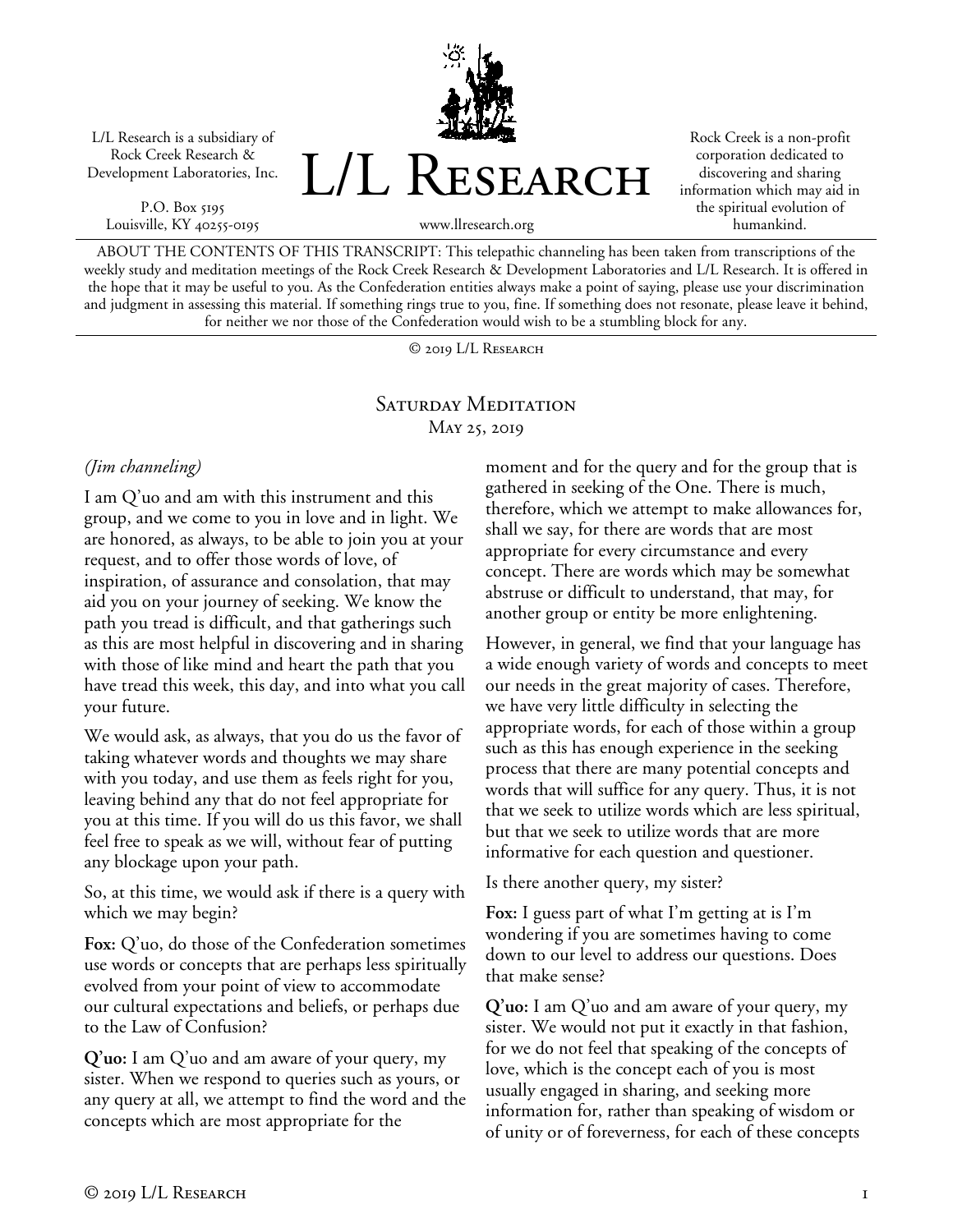is a critical portion of every seeker's journey. $^{\rm 1}$  There is no seeker of truth in any density of experience that would feel that describing consciousness, selfconsciousness, universal love, and so forth, was a coming down, or a simplification of explanation of how such a word or concept is a fundamental portion of the infinite creation, the Infinite Creator, and each seeker on the path to unity with the One Creator.

So, we speak as we are able, to give illumination of the highest order to whatever word or concept we are asked to comment upon.

Is there another query, my sister?

**Fox:** No, thank you, thank you very much.

**Q'uo:** I am Q'uo and we thank you, my sister. Is there another query at this time?

**A:** Q'uo, are coincidences, the many coincidences that I've been observing in my life recently, is there any way that you could illuminate if this is an indication . . . I'd like to confirm my belief that this means that I'm on the right path. Would you be able to illuminate that for me, please?

**Q'uo:** I am Q'uo, and am aware of your query, my sister. Any coincidence that you may observe as you are moving through your daily round of activities and considering the nature of your journey, the purpose of your journey, the destination of your journey, how to discover the fullness of your journey, is a means by which your subconscious mind is giving you an indication of the correctness of your thoughts, of your actions, of your direction.

These coincidences are a means by which your conscious mind may be congratulated, shall we say, given an indication that the path you travel is that path that is most appropriate for you at this time, that you may not fully understand the implications of how this journey you are upon is the journey for you is that which shall be revealed to you through more coincidences and illuminations as you continue doing that which you are doing; and that which you are doing is seeking the truth as it may be known to you most clearly in every facet of your life experience. You are, at each moment that you are wondering about what is the path for you, finding

another step on that path. Though you may not understand it at the time, it is that which is appropriate for you.

You must realize, my sister, that the journey that you are upon you have been upon for a great portion of what you call time, in many incarnations previous to this one, and as you continue moving upon this path, there will be more and more indications of how this path opens opportunities for you to learn and to serve the One who is in all. You will continue to find various indications, synchronicities and coincidences that will make a, shall we say, trail of breadcrumbs, as it were, so that you may find each step of your journey revealed each day you live, each day you seek, is each day you shall find more and more of that journey opening up before you so that you are more able to consciously participate in that journey.

Each journey begins with the subconscious mind showing you some kind of indication that a certain opportunity may be taken, a certain book may be read, a certain conversation may be had, a certain coincidence may be noticed. Keep awake, my sister, open your mind and your heart and your soul and they shall be filled with the purpose of your life.

Is there a further query, my sister?

**A:** No, thank you. That was wonderful.

**Q'uo:** I am Q'uo and we thank you, my sister. Is there another query at this time?

**Gary:** Q'uo, Ra says: "In your space/time, you and your peoples are the parents of that which is in the womb. The Earth, as you call it, is ready to be born and the delivery is not going smoothly." My first quick question about that quote—who are the parents in our illusion? Is that everybody on the planet? Is that those who are harvestable on a positive path? Or is there another category?

**Q'uo:** I am Q'uo and am aware of your query, my brother. Each conscious seeker of truth who is attempting to open the heart in unconditional love, and therefore become what you would call harvestable, is potentially a parent of that which is being born at this time upon and within your planet, and within the heart of each seeker of truth. The fourth-density vibrations have been engulfing your planet for some period of time—that which you would call years, shall we say, so that this kind of

 $\frac{1}{1}$  $^1$  Sometimes, Q'uo, or the instrument through which Q'uo speaks, just doesn't conclude the thought that began the sentence.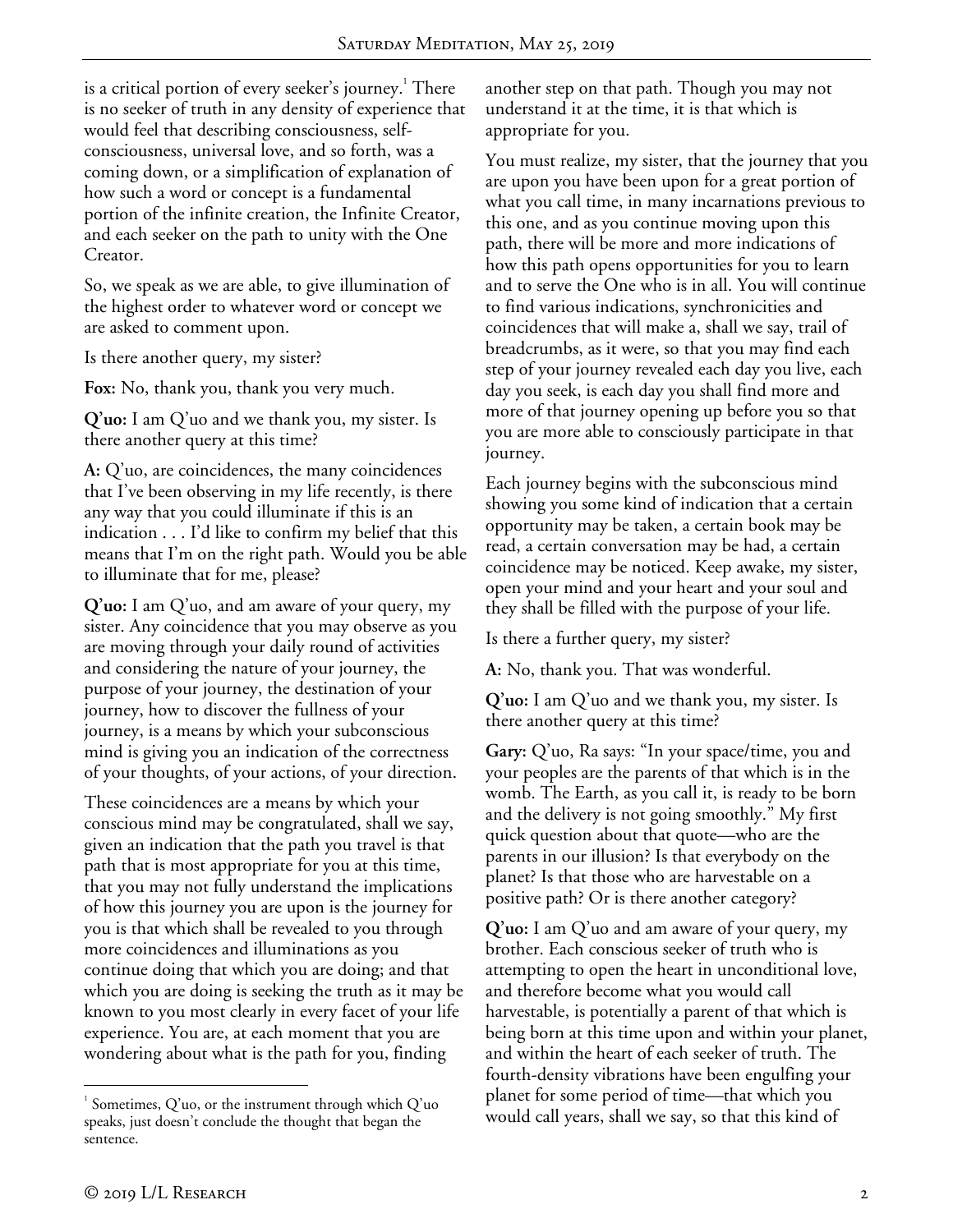illumination for the planetary entity and its population is that which feeds the soul of each conscious seeker of truth. [Indeed this] feeds the soul of the planet itself as it begins to interact with those conscious souls who are aware that there is a transition, both for themselves as entities, for the population as a group, and for the planet as an entity itself.

Therefore, there is much of a unified experience that is ongoing at this time. The planetary entity of the fourth density is this babe in the manger of the mind, body, and spirits that seek the fourth-density experience of love and understanding. This interaction between the fourth-density planetary sphere and the new fourth-density population that shall inhabit that sphere is as the parent to child, shall we say, in both directions […] being inspirationally electrified so that there is much more energy available to the experience of growing, of seeking, of utilizing the love and the light of the One Creator. This growing and seeking is shared by the planetary entity being born, and the population of the fourth density that will inhabit this fourthdensity planet.

Is there a further query, my brother?

**Gary:** Thank you, yes. In the case of a mother delivering a child, and the delivery is not going smoothly, the experience can be excruciating for the mother, maybe even life threatening—great stress, great duress. As this planet's fourth-density delivery is not going smoothly, and as those with open hearts of a harvestable nature are the parents, does the situation translate to us? That is, does it create a great strain upon those delivering this new planet into existence?

**Q'uo:** I am Q'uo and am aware of your query, my brother. The difficulty with the delivery of the new fourth-density planet and its population comes not from either the planet or the fourth-density potential population, but from those entities that are engaged in disharmonious and bellicosity of one nature or another, creations of disharmony, disease, confusion, and agitation. There is much division between the various cultures, entities within cultures, and entities within families, that there is the possibility of further enhancement of this disharmonious relationship, so that the warring factions of one group pitted against another could potentially cause difficulties of not only the mental, psychic, and physical nature, but of

the potential for planetary catastrophes that are welldocumented within the history of your planetary experience. For there have been thousands of years of the warring efforts of many peoples that has embedded the anger of separation within the crust of the planet, so that there is the need at this time to release this heat of anger in a controlled fashion, so that there is necessarily a finite amount of heat that is released at any one time, thus reducing the possibility of planetary annihilation.

There is much of difficulty at this time, as you are aware, in the various divisions that exist within the cultures of your planet, so that this birth is occurring in an environment of great angst and hostility that must needs be dealt with in one fashion or another by those entities that are experiencing such disharmony.

It is hoped that [through] the efforts of your adepts, of your wanderers, and of those Confederation entities that send love and light to your planetary sphere, that these efforts at reducing the disharmony may indeed do so, and allow the birth of this planet to occur along with its population in a less difficult situation, shall we say.

## Is there another query, my brother?

**Gary:** Yes, one more, and then I'll release the mic back to the circle to see if somebody else has questions. This is a personal one, and I wonder if it connects to fourth density. I've had this phenomena happen in meditation. Every now and then without rhyme or reason I feel my energy body expand. There is a sense of heaviness and denseness, like I'm wearing a big lead suit, and it interpenetrates my physical body. It's just this sensation, there's no further meaning to it or narrative behind it, it's just a sensation of dense energy that has a heavy quality, almost like it has a mass to it. Can you speak to whether I am sensing the fourth-density electrical field, or if there's some other explanation?

**Q'uo:** I am Q'uo and am aware of your query, my brother. We find that there are some aspects of your experience that we may address, and others that we may not. We would suggest that as you are in your meditative state and experiencing the expansive qualities of your own energy body moving in a greater and greater range of frequencies that are in excess of the normal range for yourself, that there is the, shall we say, interconnection between your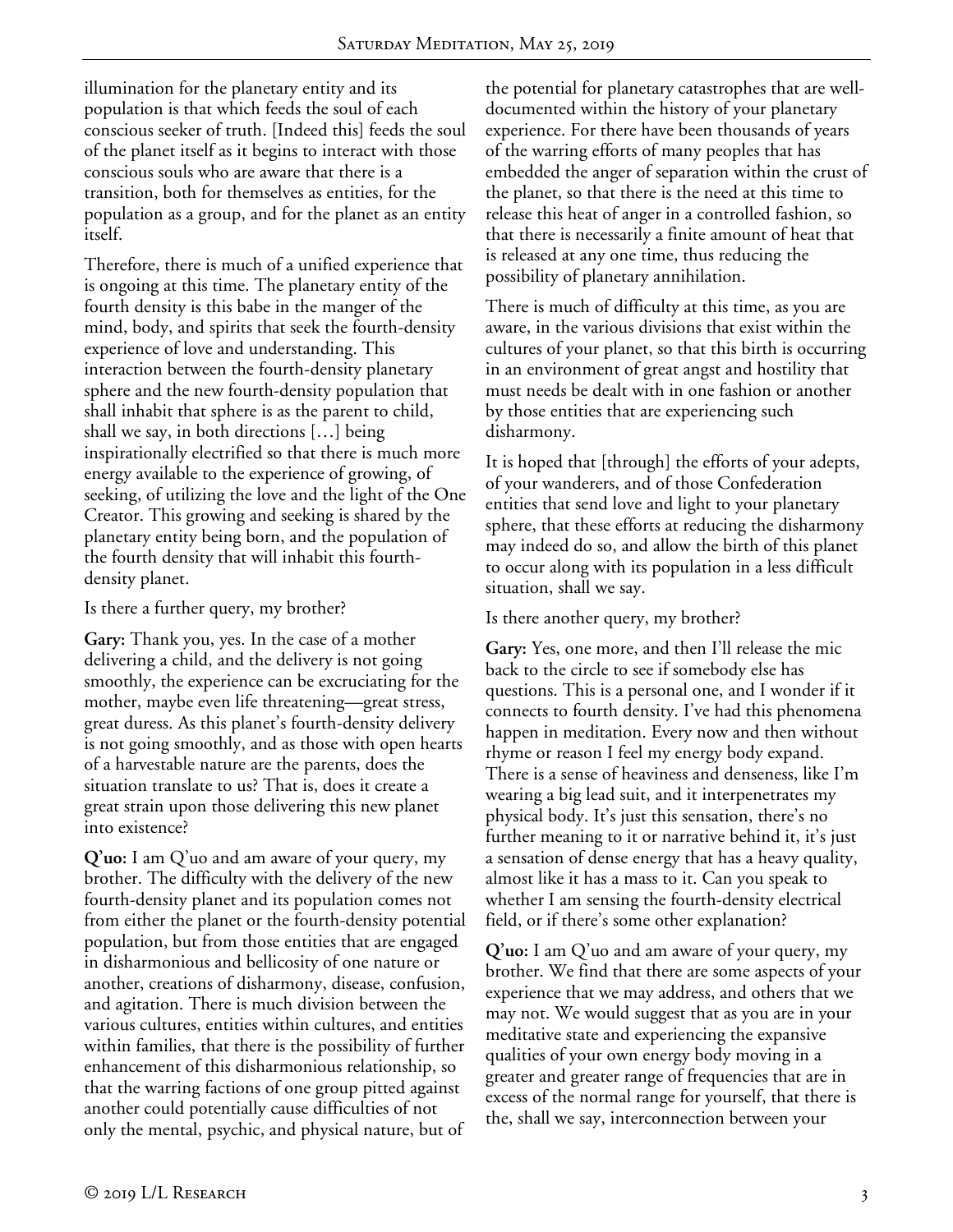energy body, and the vibratory patterns of the planetary sphere that are being expressed in the manner which we were describing in our previous answer to your query about the difficult harvest; for as you are expanding in your own ability to experience and appreciate the vastness of the spiritual searching that your energy body allows you to have, you are also experiencing some of those difficult vibrations that are everywhere present, and which impinge upon the unitive experience that is attempting to manifest itself through your meditative state.

Is there another query, my brother?

**Gary:** No, thank you, Q'uo.

**Q'uo:** I am Q'uo and we thank you, once again, my brother. Is there another query at this time?

**Fox:** I have one that is sort of related to that. When we come fully into fourth density, I wonder will our auras become one aura on the planet? The people the mind/body/spirit auras?

**Q'uo:** I am Q'uo and am aware of your query, my sister. A portion of the experience for each seeker that is able to make the graduation into the fourth density of love and understanding, is to have the aura, as you call it, expand in a fashion which joins with others of the same vibratory level, to form an auric envelope, shall we say, of what you may call the social memory complex. Thus, each entity within the social memory complex adding to the overall vibratory nature of this complex, its own experience of each lifetime, including this lifetime, so that there is a vibratory representation of all efforts at seeking the One Infinite Creator that blend in an harmonic fashion, that allows the social memory complex to have a, what you would call a "data bank" of information upon which it may call at any time within your social memory complex's experience, where there is the desire to serve in a certain fashion, other selves who call for the services that are possible to offer according to the makeup of the social memory complex.

Is there another query, my sister?

**Fox:** No, thank you.

**Q'uo:** We thank you, my sister. Is there another query at this time?

**Gary:** Q'uo, I have a query from Luis, who writes: "If one is pursuing the path of the adept, seeking to find and be able to hold the oneness within, is it recommended to maximize the time spent in awareness of the Creator in a more meditative state, or is it recommended to consciously take breaks from this state often in order to work with the everpresent catalyst around us, or will the path simply present itself and there's no need to aim for either?"

**Q'uo:** I am Q'uo and am aware of your query, my brother. As one proceeds along the path of seeking, it is often discovered that the meditative state offers not only direction but the opportunity to enhance one's own appreciation of various facets of the path that one is upon. Primarily, in relationship with other entities that offer a certain kind of catalyst that may enhance the journey, for each kind of catalyst may be explored by the seeker, both consciously, as the catalyst is first experienced, and then subconsciously, or even, shall we say, superconsciously, as the catalyst is taken into the meditative state in order to utilize the opportunities the catalyst provides for learning and growth.

This is a type of blending of both of the conscious and subconscious or super-conscious levels of appreciation and utilization of the catalyst that one finds in the daily round of activities. Thus, it is up to each seeker of truth to determine the ratio of meditative time to contemplative times, to conscious interaction with other entities within one's circle of friends, shall we say. So, there is not what you may call a kind of equation or definite description of the ratio of time spent in any one particular type of consciousness. It is unique to each entity so that each entity may utilize its skills in being able to appreciate the experience that is its destiny, shall we say, its preincarnatively chosen pattern that begins to take shape more and more clearly and more and more profoundly as each seeker of truth moves along its path of seeking.

Is there another query, my brother?

**Gary:** Not a follow-up to that one. Thank you, Q'uo.

**Q'uo:** I am Q'uo. Is there another query at this time?

**Fox:** If there's not another one from the group here today, I do have one from a seeker from Nairobi, Kenya, named A. He asks this question, and it's in two parts. The first part relates to what we were talking about in the last session. "How might we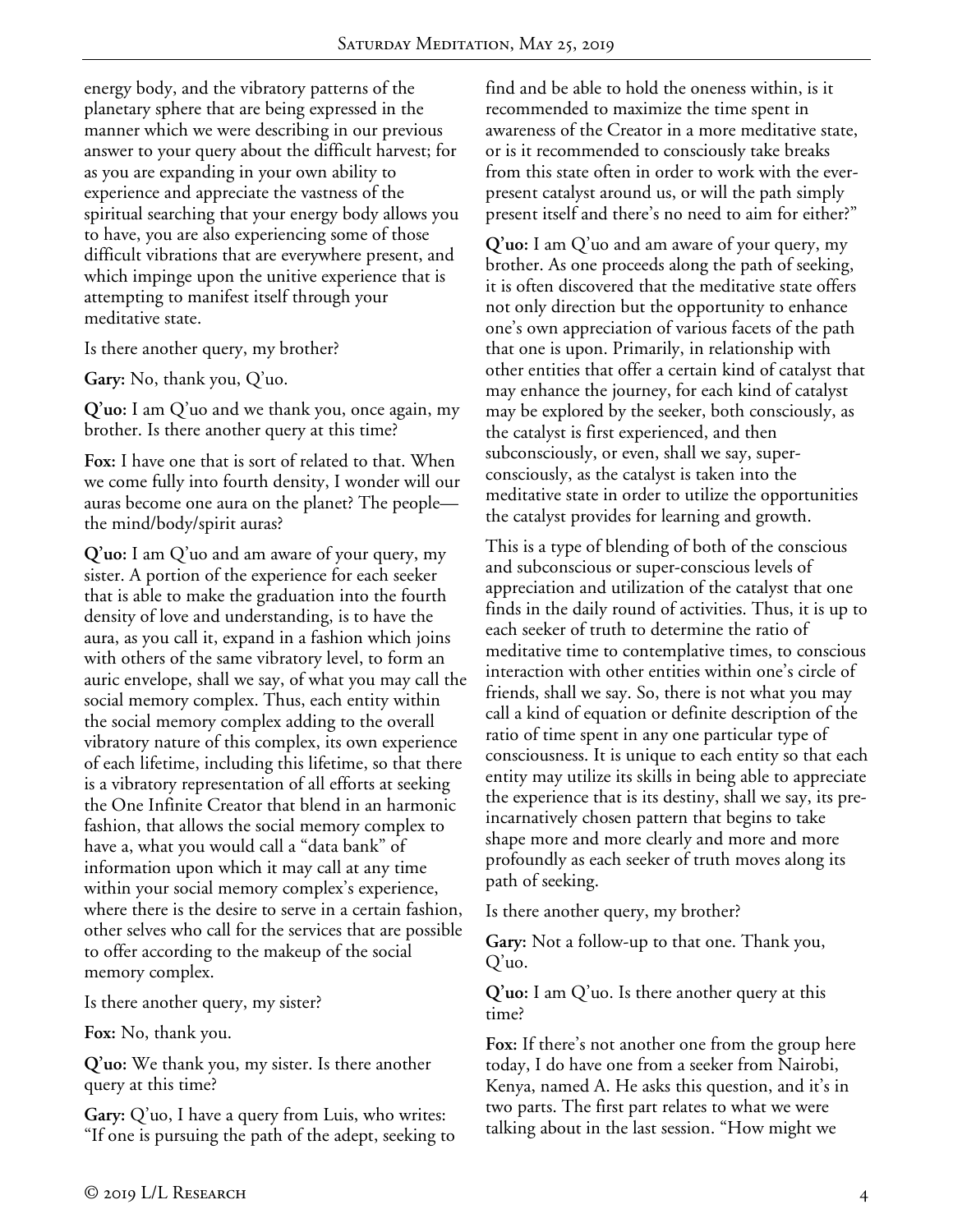transcend the identification with the illusory ego self, particularly as it relates to the feelings of anxiety and fear."

**Q'uo:** I am Q'uo and am aware of the query, my sister. Transcending is a pivotal term in this regarding. We would suggest that the conscious self, that which you have called the egoic self, is the self that experiences the anxiety, or any catalyst, that may be presented to the seeker of truth. This conscious self, then, must then seek assistance from a greater portion of the self, that which you may call the transcendent self, that one finds in the meditative state, if one is able to move past the various voices that make themselves apparent in the beginning stages of meditation.

As one is able to find that quiet, still point within the heart of one's being, the transcendent self, the witness that is ever present for each seeker of truth, at this time is then able to offer a broader view or perspective, shall we say, to the seeker, so that that which seems anxiety producing in the conscious experience of the self may be seen in relationship to the larger purpose or perspective of the seeker that is able to utilize the spiritual principles that are more apparent within the meditative state, and see that that which has produced anxiety in the conscious state is but a, shall we say, *agent provocateur* that is meant to focus the attention upon a certain feature of the experience in order that a particular lesson may be learned that has, in some fashion, provided a challenge in the past. In the meditative state, the challenge may be seen to be met by a broader point of view that shows how a kind of lesson, or conclusion, may be drawn when one looks at the anxiety-producing situation from this larger perspective. The larger perspective comes from the subconscious mind that is well aware of the preincarnative choices that have been made and have been expressed in a certain way which has caused anxiety for the conscious self and growth potential for the soul itself.

Is there a further query, my sister?

**Fox:** Well, you've answered part of the second part of his question, but I'll just read it, rather than trying to sort it out. He asks: "Would Q'uo also please discuss the use of meditation (that's what you were just doing) but also any body and breath exercises that might help balance the energy body and aid in this transcending."

**Q'uo:** I am Q'uo and am aware of the query, my sister. As we spoke previously, the meditative state is that which allows the consciousness to move into a realm of expanded awareness where there are opportunities and resources that can address any situation in the external world that the conscious mind may encounter. The manner in which these resources are used is, of course, up to the choice of the one who seeks and meditates as a means of utilizing catalyst.

The use of the breath to find a deeper level of consciousness may often allow the utilization of these resources in a more efficacious manner so that the breathing deeply, in a rhythmic fashion, exhaling, holding the breath, inhaling, holding the breath, for a portion of time which feels comfortable to the meditator may allow the falling away of various extraneous distractions that keep the meditator from utilizing the resources of the deeper mind.

Thus, there is the possibility, through such deep breathing, to find a deeper level of experience and resources to call upon in processing the catalyst of the day.

Is there another query at this time?

**Fox:** No, I thank you so much.

**Q'uo:** I am Q'uo and we thank you, my sister.

Is there a final query at this time?

**Gary:** Q'uo, for those who sorrow and feel deep worry about the disharmony and disorder of our institutions and societies, and maybe civilization itself, would you have any words of encouragement or inspiration or illumination to offer?

**Q'uo:** I am Q'uo and am aware of your query, my brother. As we mentioned at the beginning of this session, it is always an inspiration to us to join your circle of seeking, because we know what kind of challenges you face on a daily basis, as both individual seekers of truth, and as groups of those who attempt to work together to make positive changes in the society around you. There is so much of anger, so much of confusion, so much of jealousy, so much of retribution, so much of destruction, that it is overwhelming to any sensitive soul who seeks to make sense of the world around it within the meditative state, within the conscious state, within the sleeping state, one cannot escape the